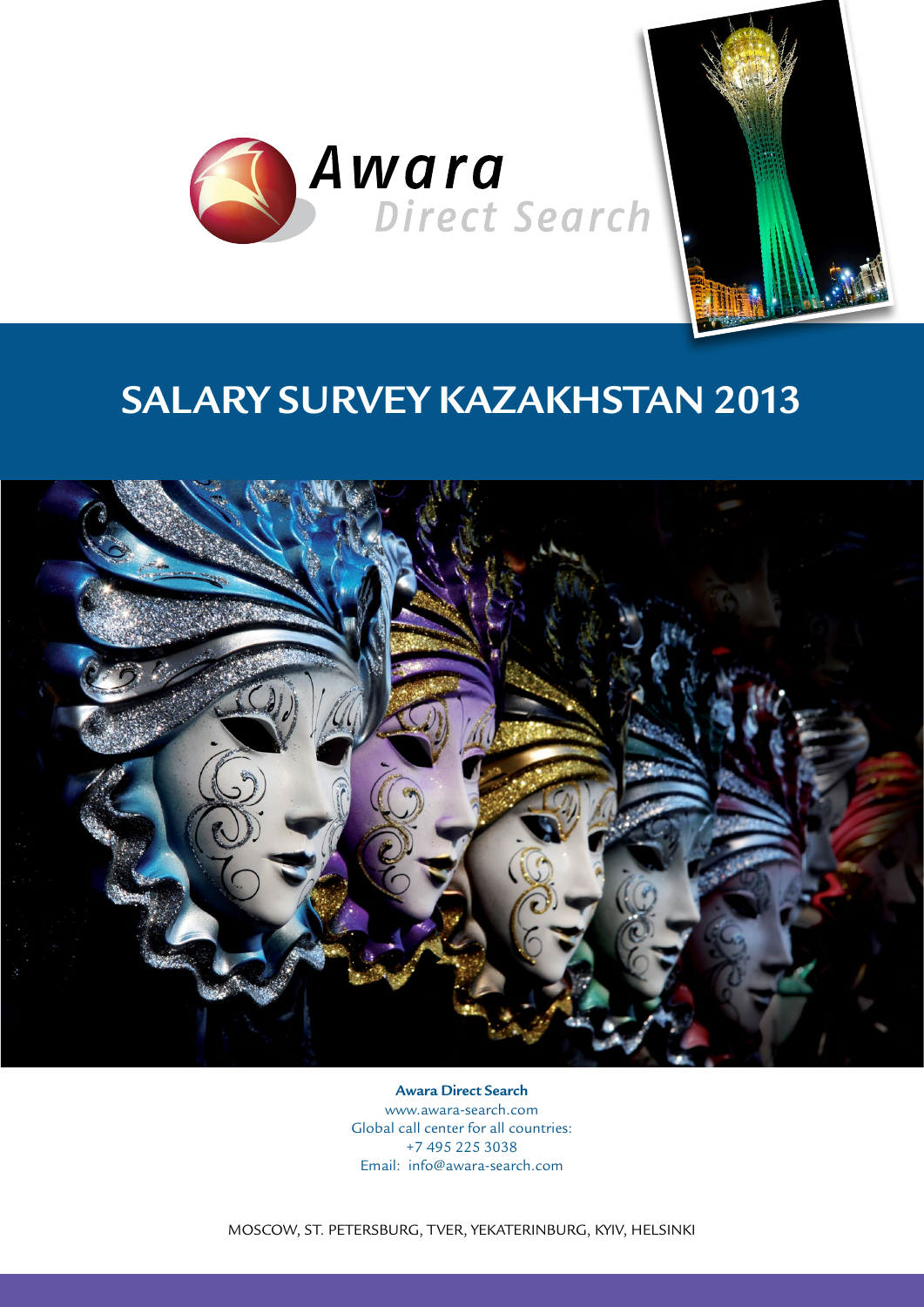## Salary Survey Kazakhstan 2013 Awara Direct Search

This salary survey was conducted in order to provide an overview of the job market and average salaries in Kazakhstan, with a principal focus on its two major cities, Almaty and Astana. In order to keep the survey manageable but yet meaningful, only the most in-demand positions are being displayed.

In general, one can say that salaries (especially for executives) are on the rise in Kazakhstan, having a peak in the cities of Almaty and Astana. At the same time, mostly due to this phenomenon, it is difficult to state a definite salary figure as the pay for most positions can vary considerably, especially among the top ranks.

According to the data retrieved from the Agency of Statistics of the Republic of Kazakhstan, the average salary for the positions studied for this survey, amounts to around 656 USD (100.000 KZT). That brought up the idea to separate two levels of jobs. The first column displays the salary of the major part of employees. (The data was collected from the Agency of Statistics of the Republic of Kazakhstan and job portals, backed up by personal queries.) Whereas the data gathered

## Methodology

In order to provide our clients with up-to-date and reliable salary information we have relied on extensive research from a diverse pool of professional sources. The figures were accumulated from online surveys and personal interviews with participants consisting of executives and specialists working in or related to Kazakhstan, representatives of leading employers in Kazakhstan, job candidates, career portals, data by the Agency of Statistics of the Republic of Kazakhstan, and estimations by Awara's experienced specialists.

The salary estimate quotes in the tables to follow portray average monthly gross salary ranges which do not include bonuses. The figures are presented in US dollars (Exchange rate 1 USD =  $152,44$  KZT).

from professional online networks represented the top end of Kazakhstan's salaries. These top-end candidates had usually obtained a higher level of education and were specializing in higher technologies or worked for international companies. To give an idea of the earning possibilities in Kazakhstan, we introduced a "Top Earners" column, displaying an average salary level at the top end of the job market. For factory jobs the well-paying oil industry was excluded in order to avoid too radical contortions.

What becomes obvious is that the most sought for positions among employers are highly qualified sales managers and lawyers. Vice versa the number of job seekers in the accounting sphere exceeds the number of jobs offered notably. Therefore a rather low level of salaries can be observed for accountants compared to other sectors.

However, more and more large, internationally operating companies are entering the Kazakhstan market. People providing the needed skills in the higher positions of these companies are rare and thus very well paid.

### Spheres studied:

- Sales
- Finance and Accounting
- Legal support In-house
- Law firms
- IT
- Banking/Investment
- Factory workers (excluding oil, gas and mining)

*Awara Direct Search*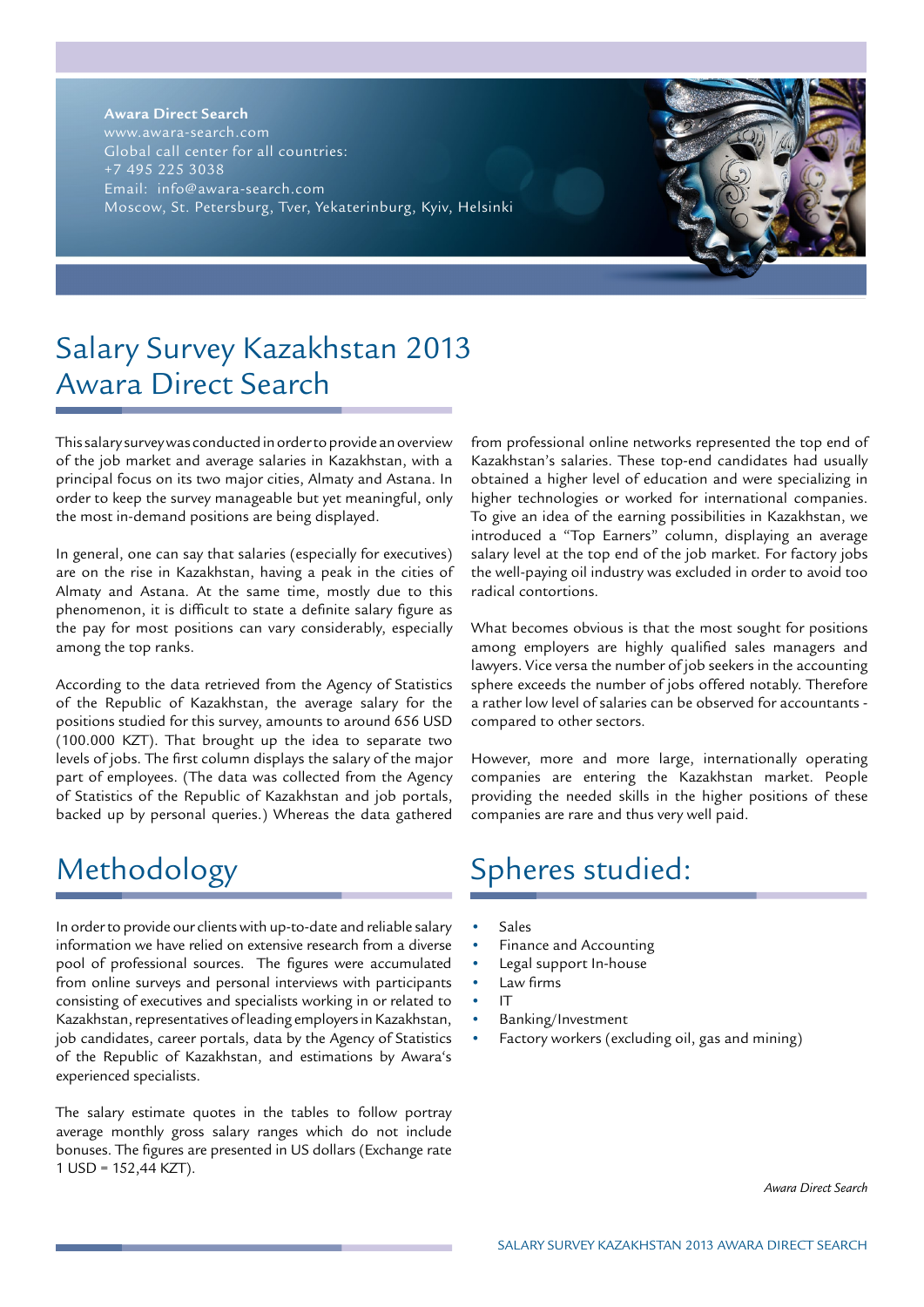

| Gross Monthly Salary (in USD) |                       |                     |
|-------------------------------|-----------------------|---------------------|
| <b>POSITION</b>               | <b>AVERAGE SALARY</b> | <b>TOP EARNERS*</b> |
| <b>Sales Director</b>         | $1.320 - 3.300$       | 12.210              |
| Sales Person                  | $528 - 1.320$         | 3.300               |

### **Finance and Accounting**

| Gross Monthly Salary (in USD) |                       |                     |
|-------------------------------|-----------------------|---------------------|
| <b>POSITION</b>               | <b>AVERAGE SALARY</b> | <b>TOP EARNERS*</b> |
| <b>Chief Accountant</b>       | $1.056 - 1.980$       | 9.900               |
| <b>Senior Accountant</b>      | $660 - 1.320$         | 4.620               |
| <b>Assistant Accountant</b>   | $330 - 990$           | 1.320               |

### **Legal support (In-house)**

| <b>Gross Monthly Salary (in USD)</b> |                       |                     |
|--------------------------------------|-----------------------|---------------------|
| <b>POSITION</b>                      | <b>AVERAGE SALARY</b> | <b>TOP EARNERS*</b> |
| Senior Lawyer                        | $792 - 2.640$         | 4.950               |
| Associate Lawyer                     | $396 - 924$           | 2.970               |

*\*Higher education, International Companies, High Technologies*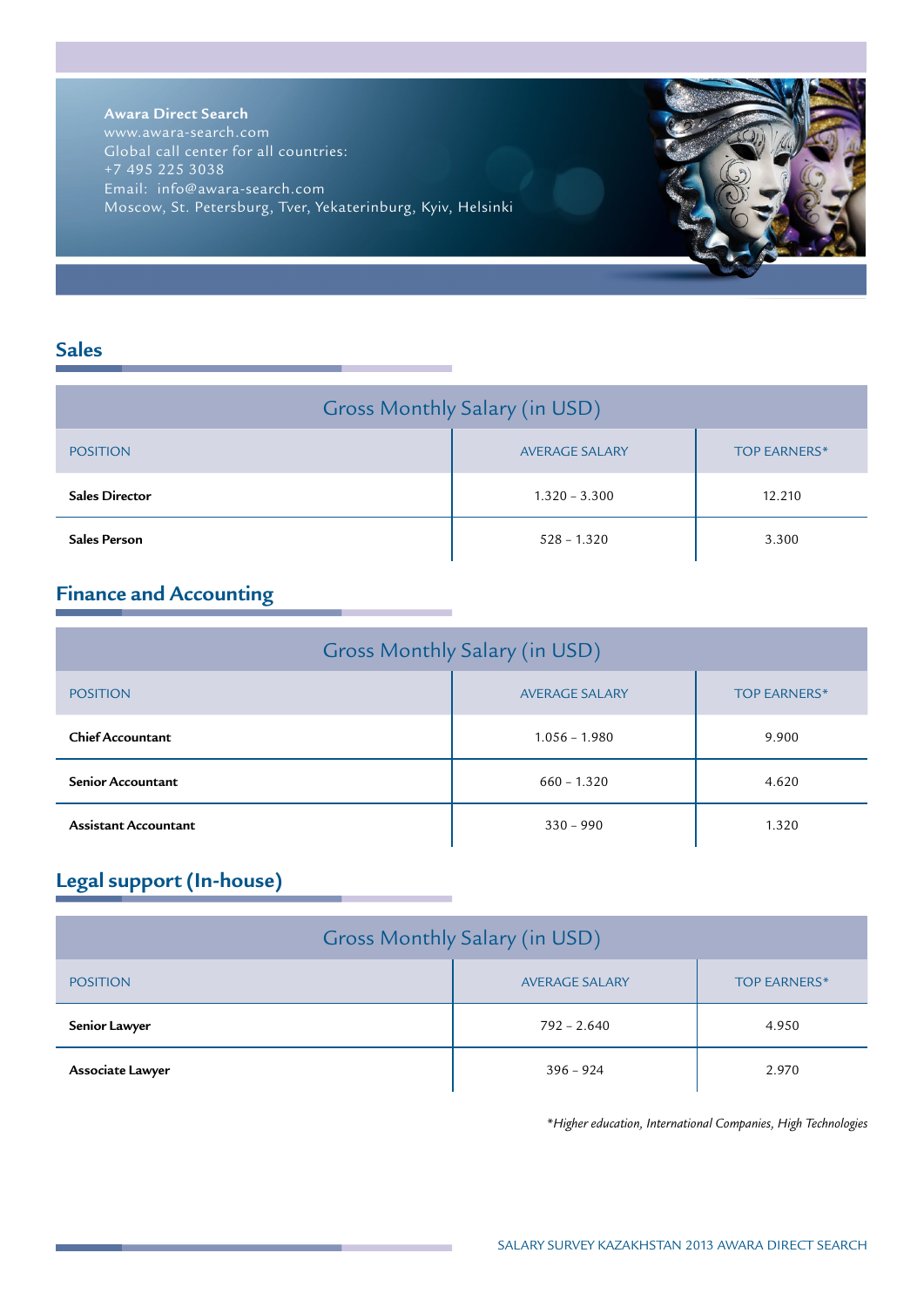#### **Law firms**

| <b>Gross Monthly Salary (in USD)</b> |                       |                     |
|--------------------------------------|-----------------------|---------------------|
| <b>POSITION</b>                      | <b>AVERAGE SALARY</b> | <b>TOP EARNERS*</b> |
| Senior Lawyer                        | $1.320 - 2.640$       | 4.052               |
| Associate Lawyer                     | $594 - 660$           | 2.970               |

#### **IT**

| <b>Gross Monthly Salary (in USD)</b> |                       |                     |
|--------------------------------------|-----------------------|---------------------|
| <b>POSITION</b>                      | <b>AVERAGE SALARY</b> | <b>TOP EARNERS*</b> |
| <b>IT Manager</b>                    | $1.650 - 3.630$       | 7.590               |
| IT System Administrator              | $528 - 1.650$         | 4.950               |
| <b>IT Programmer</b>                 | $594 - 2.442$         | 3.960               |
| <b>IT Consultant</b>                 | $660 - 1.452$         | 3.630               |

#### **Banking/Investment**

| Gross Monthly Salary (in USD) |                       |                     |
|-------------------------------|-----------------------|---------------------|
| <b>POSITION</b>               | <b>AVERAGE SALARY</b> | <b>TOP EARNERS*</b> |
| <b>CEO</b>                    | $6.600 - 19.800$      | 46.200              |
| Portfolio Manager             | $1.320 - 2.640$       | 7.260               |
| Junior Manager                | $990 - 1.650$         | 4.620               |

*\*Higher education, International Companies, High Technologies*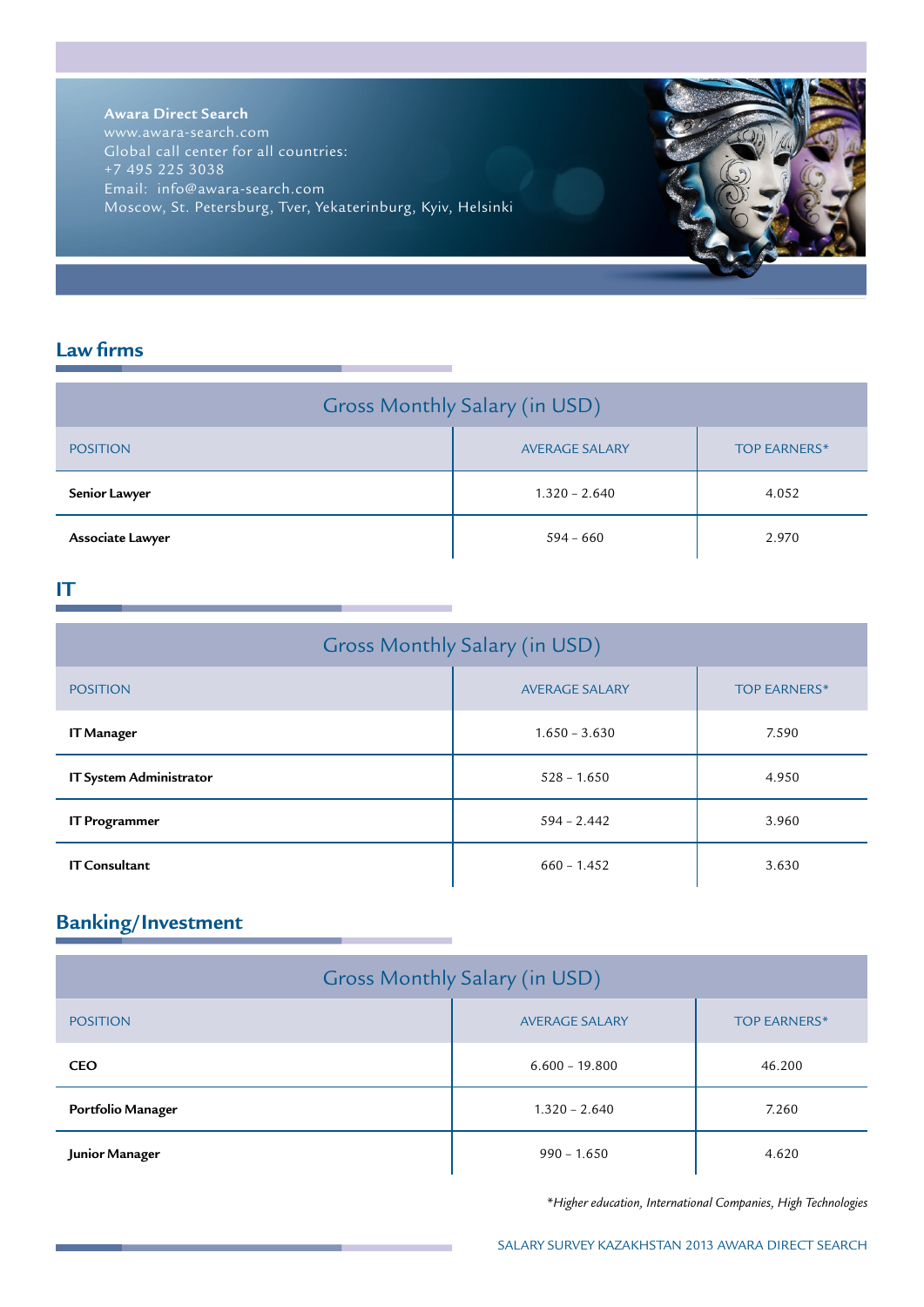### **Factory worker (excluding oil, gas and mining)**

| Gross Monthly Salary (in USD) |                       |                     |
|-------------------------------|-----------------------|---------------------|
| <b>POSITION</b>               | <b>AVERAGE SALARY</b> | <b>TOP EARNERS*</b> |
| Supervisor                    | $1.650 - 2.706$       | 6.732               |
| Engineer                      | $660 - 1.254$         | 5.676               |
| Line staff worker             | $330 - 726$           | 1.650               |

*\*Higher education, International Companies, High Technologies*



Salary Survey Kazakhstan 2013 Awara Direct Search